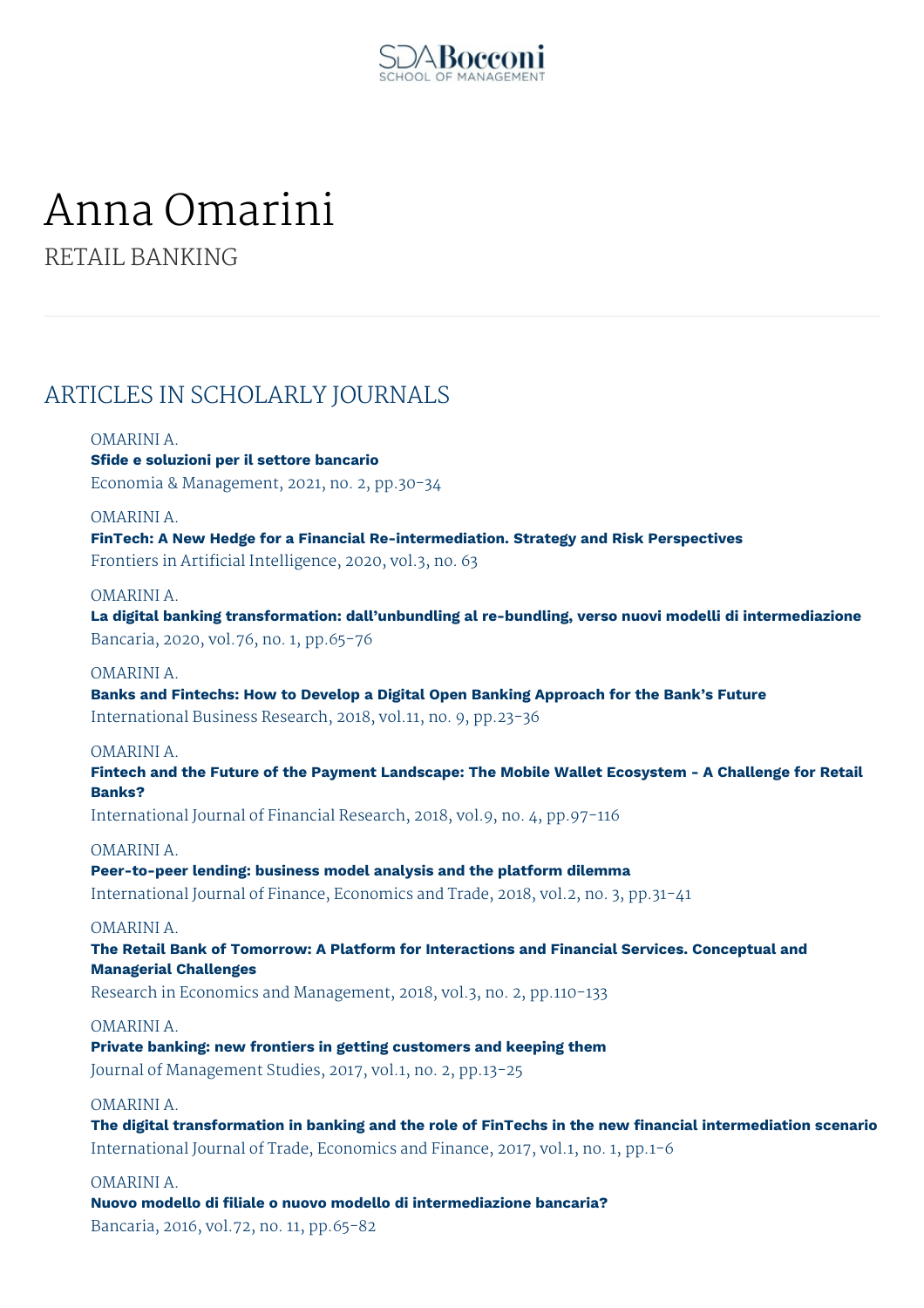# OMARINI A.

# **Retail banks and the priority system: the need to balance strategy, capital, people, process and the institutional stature**

Journal of Finance and Bank Management, 2016, vol.4, no. 2, pp.30-41

OMARINI A.

**Looking for strategies to re-launch retail banking: the mobile payment ecosystem** Gstf Journal on Business Review, 2013, vol.2, no. 3, pp.192-197

OMARINI A.

**Modelli di business, strategie e gestione delle banche** Bancaria, 2013, vol.4, no. 4, pp.66-76

OMARINI A. **Il business retail delle banche: sfide e opportunità da cogliere**

Bancaria, 2012, no. 7-8, pp.64-74

# RESEARCH MONOGRAPHS

### OMARINI A.

**Private Banking and Wealth management. Customer Segmentation a Way for Selecting, Getting & Keeping Customers**

VDM Verlag Dr. Müller, Germany, 2010

# EDITED BOOKS

### BARAVELLI M., ALIOTO S., D'ALTERIO R., OMARINI A. (EDS.)

**Le strategie competitive nel retail banking. Segmentazione della clientela, modelli organizzativi e politiche commerciali**

Bancaria Editrice, Roma, Italy, 2006

# **TEXTBOOKS**

#### OMARINI A.

**Banks and Banking: Digital Transformation and the Hype of Fintech. Business impacts, new frameworks and managerial implication**

McGraw-Hill Education, Italy, 2019

# CONTRIBUTION TO CHAPTERS, BOOKS OR RESEARCH MONOGRAPHS

OMARINI A.

**Banche e FinTech: come disegnare una signature customer experience** in *Contactless signature experience: il futuro della relazione con il cliente tra fisico e virtuale* S. Saviolo(Ed), Egea, chap. 8, pp.147-167, 2021